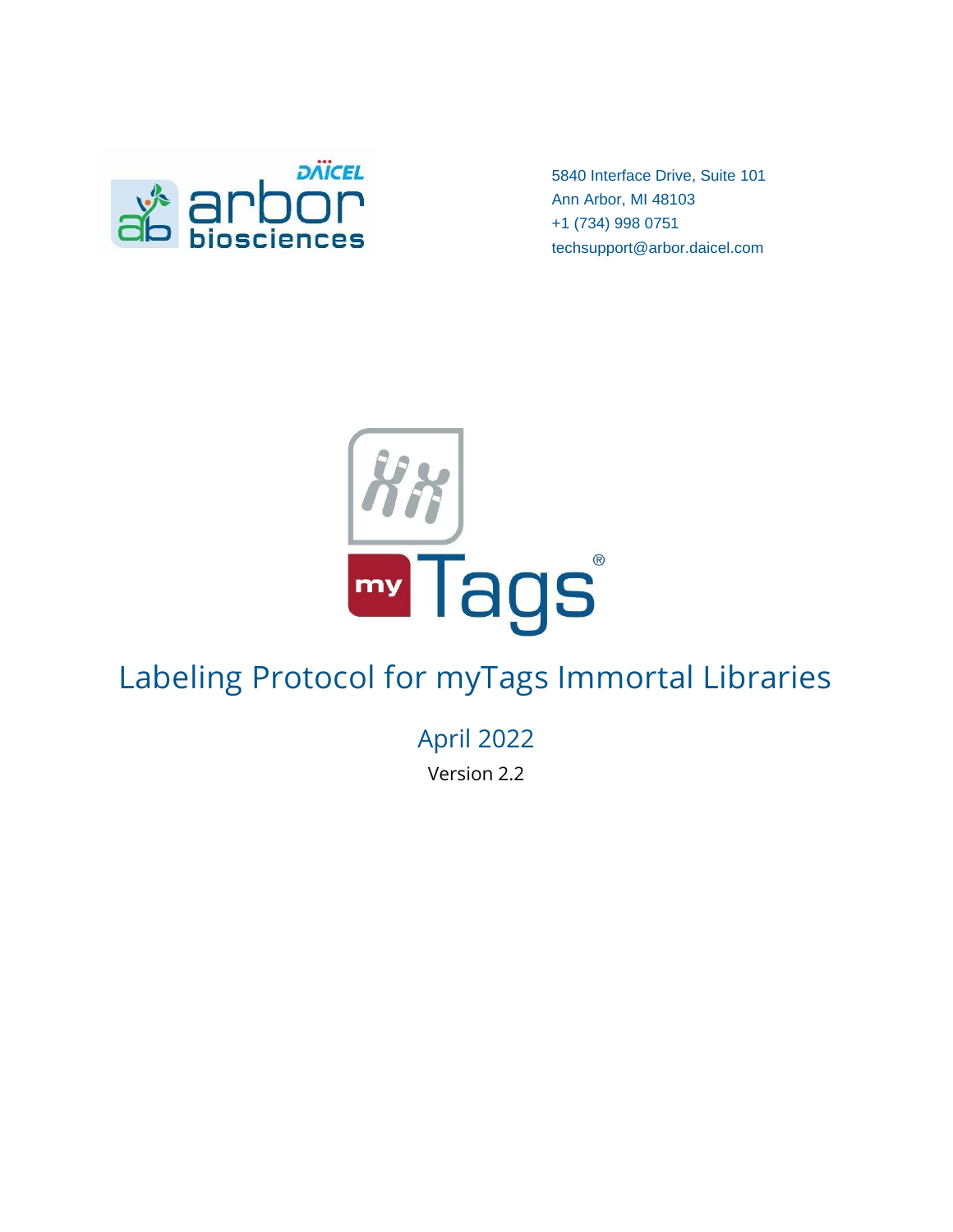# **Contents**

|     | Materials                        | 4  |
|-----|----------------------------------|----|
|     | Equipment                        | 4  |
|     | Reagents                         | 4  |
|     | Part 1. PCR Amplification        | 4  |
|     | Part 2. In vitro Transcription   | 4  |
|     | Part 3. Reverse Transcription    | 4  |
|     | Part 4. RNA Digestion            | 5  |
|     |                                  |    |
|     |                                  |    |
|     |                                  |    |
| 1A. | PCR Amplification and Debubbling | 6  |
| 1B. | Agarose Gel Electrophoresis      | 7  |
| 1C. | <b>DNA Purification</b>          | 7  |
|     |                                  |    |
| 2A. | In vitro Transcription           | 8  |
| 2B. | <b>RNA Purification</b>          | 8  |
|     |                                  |    |
| 3A. | Reverse Transcription            | 9  |
| 3B. | Unincorporated Primer Digestion  | 10 |
| 3C. | RNA: DNA Hybrid Purification     | 10 |
|     |                                  |    |
| 4A. | <b>RNA Digestion</b>             | 12 |
| 4B. | ssDNA Purification               | 12 |
|     |                                  |    |
|     |                                  |    |

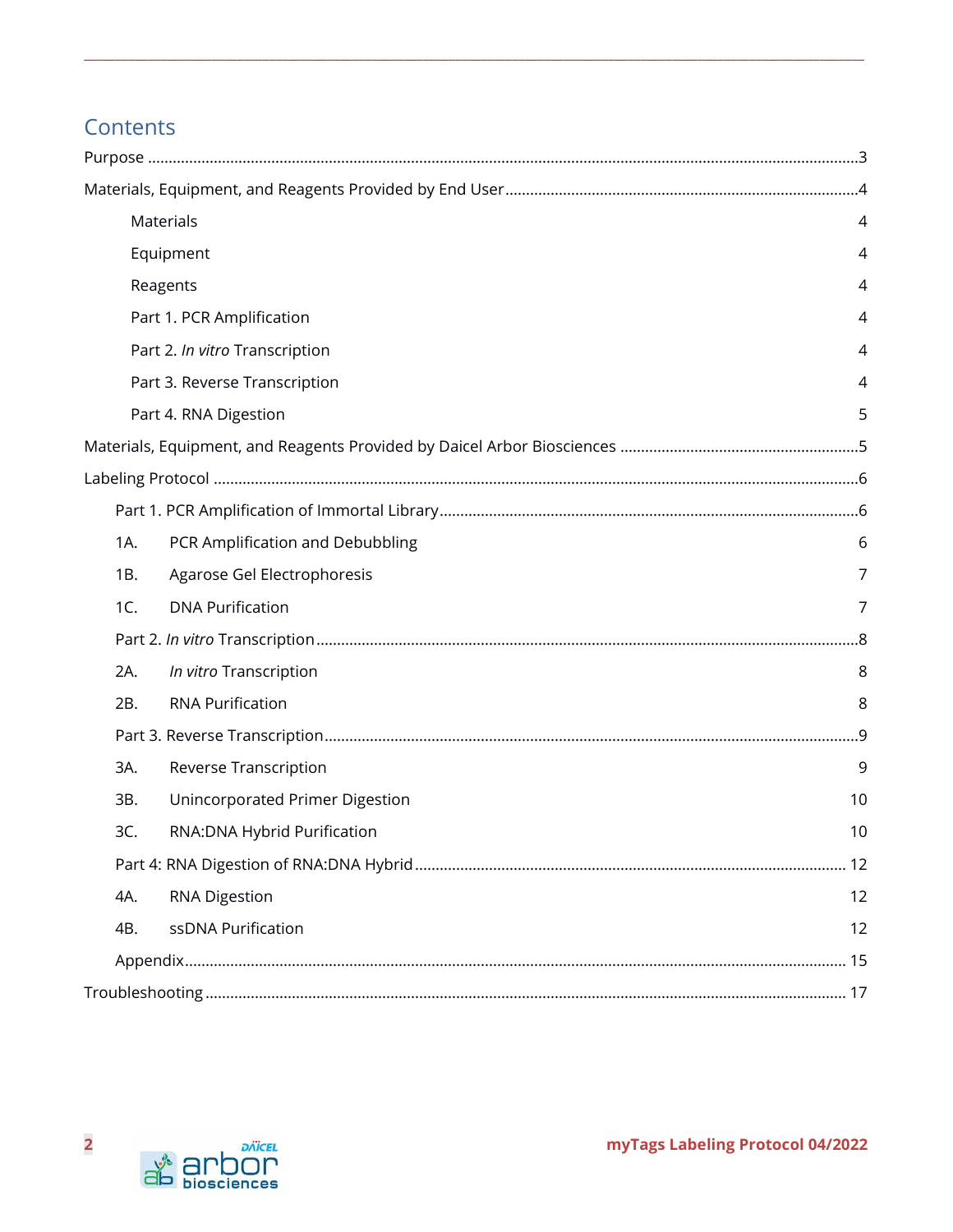# <span id="page-2-0"></span>Purpose

The purpose of this procedure is to produce custom labeled single-stranded DNA libraries starting from a double-stranded myTags Immortal DNA library.



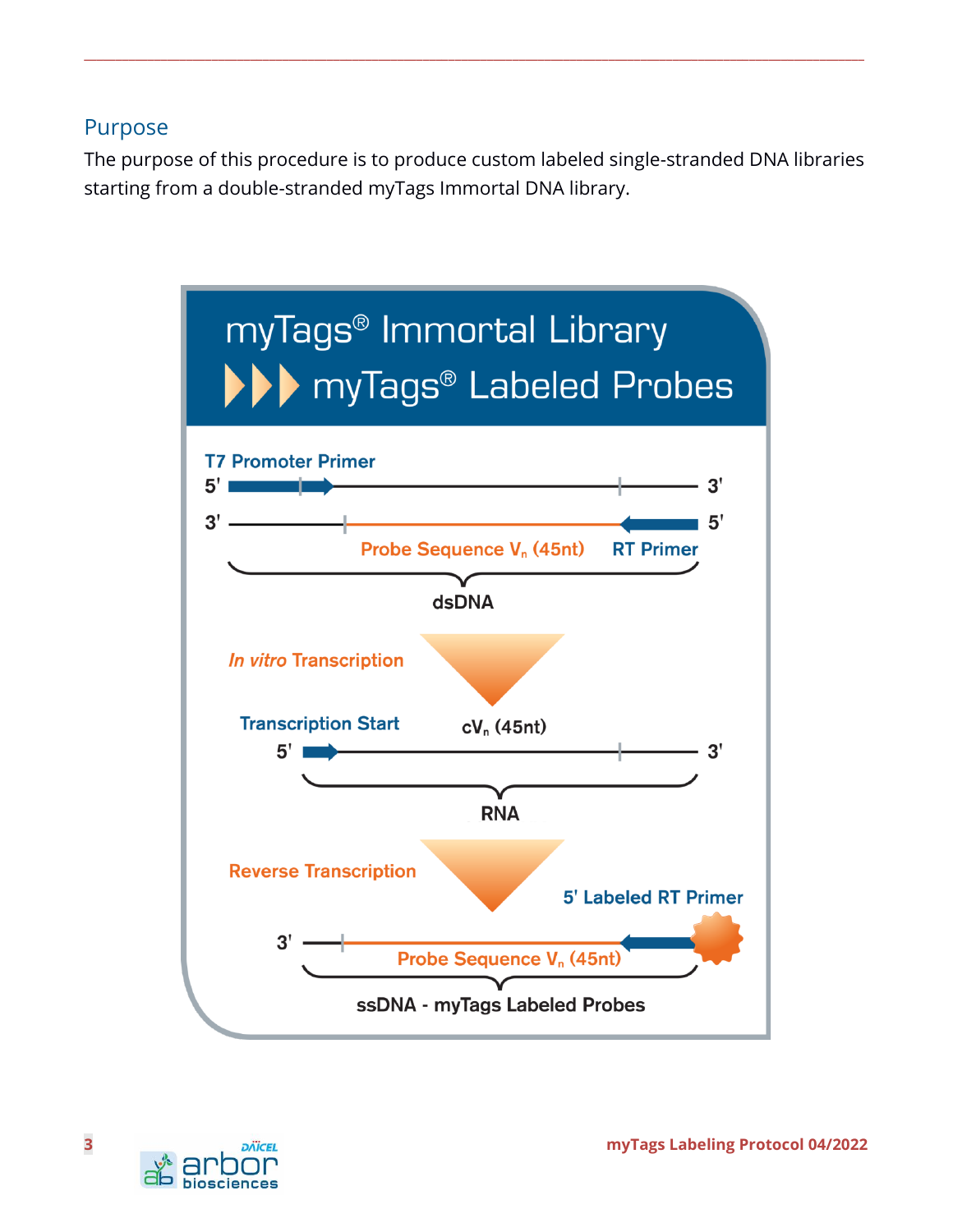# <span id="page-3-0"></span>Materials, Equipment, and Reagents Provided by End User

*Please check all kit instructions for protocol updates.*

### <span id="page-3-1"></span>**Materials**

0.2 ml PCR tubes in strips with caps (VWR® Cat No. 93001-118) 1.5 ml Microcentrifuge Tubes (VWR Cat. No. 802050-504) 10 µl Pipette Filter Tips (VWR Cat. No. 89168-750) 20 µl Pipette Filter Tips (VWR Cat. No. 89140-932) 200 µl Pipette Filter Tips (VWR Cat. No. 89140-936) 1250 µl Pipette Filter Tips (VWR Cat. No. 89168-754) Qiagen® QIAquick® PCR Purification Kit (Qiagen; Cat. No. #28104) Macherey-Nagel® NucleoSpin® RNA Clean‑up Kit (Macherey-Nagel; Cat. No. 740948.10/50/250) Zymo® Quick-RNA MiniPrep Kit (Zymo; Cat. No. #R1054S) Molecular biology grade ethanol (96-100%) Low Molecular Weight DNA Ladder (New England Biolabs®; Cat. No.N3233S) Nuclease-free water

**\_\_\_\_\_\_\_\_\_\_\_\_\_\_\_\_\_\_\_\_\_\_\_\_\_\_\_\_\_\_\_\_\_\_\_\_\_\_\_\_\_\_\_\_\_\_\_\_\_\_\_\_\_\_\_\_\_\_\_\_\_\_\_\_\_\_\_\_\_\_\_\_\_\_\_\_\_\_\_\_\_\_\_\_\_\_\_\_\_\_\_\_\_\_\_\_\_\_\_\_\_\_\_\_\_\_\_\_\_\_\_\_\_\_\_\_\_\_\_\_\_\_**

### <span id="page-3-2"></span>Equipment

#### Vortex

Minicentrifuge (for 0.2 ml PCR tubes)

Microcentrifuge (for 1.5 ml tubes and column purifications)

Thermocycler (with a thermoblock for 0.2 ml PCR tubes)

Agarose gel electrophoresis setup

Instrument capable of UV absorbance-based quantification of nucleic acids and fluorophores (e.g., Nanodrop® from Thermo Fisher Scientific®; Cat. No. ND-2000)

*Optional: Speed vacuum centrifuge, polyacrylamide gel electrophoresis setup*

### <span id="page-3-4"></span><span id="page-3-3"></span>Reagents

#### Part 1. PCR Amplification

KAPA® HiFi HotStart ReadyMix (Roche Cat. No. KK2601)

#### <span id="page-3-5"></span>Part 2. *In vitro* Transcription

MEGAshortscript™ T7 Kit (Thermo Fisher Sci.; Cat. No. AM1354)

#### <span id="page-3-6"></span>Part 3. Reverse Transcription

Invitrogen® Superscript® IV Reverse Transcriptase (Thermo Fisher Sci.; Cat. No. 18090010) 10 mM deoxyribonucleotide triphosphate (dNTP) mix (New England Biolabs; Cat. No. N0447S or N0447L)

Invitrogen® SUPERase• In™ RNase Inhibitor (Thermo Fisher Sci.; Cat. No. AM2696) Exonuclease I with 10X buffer (New England Biolabs; Cat. No. M0293S or M0293L) 0.5M EDTA, pH 8.0 (Millipore Sigma®; Cat. No. 03690-100 ML)

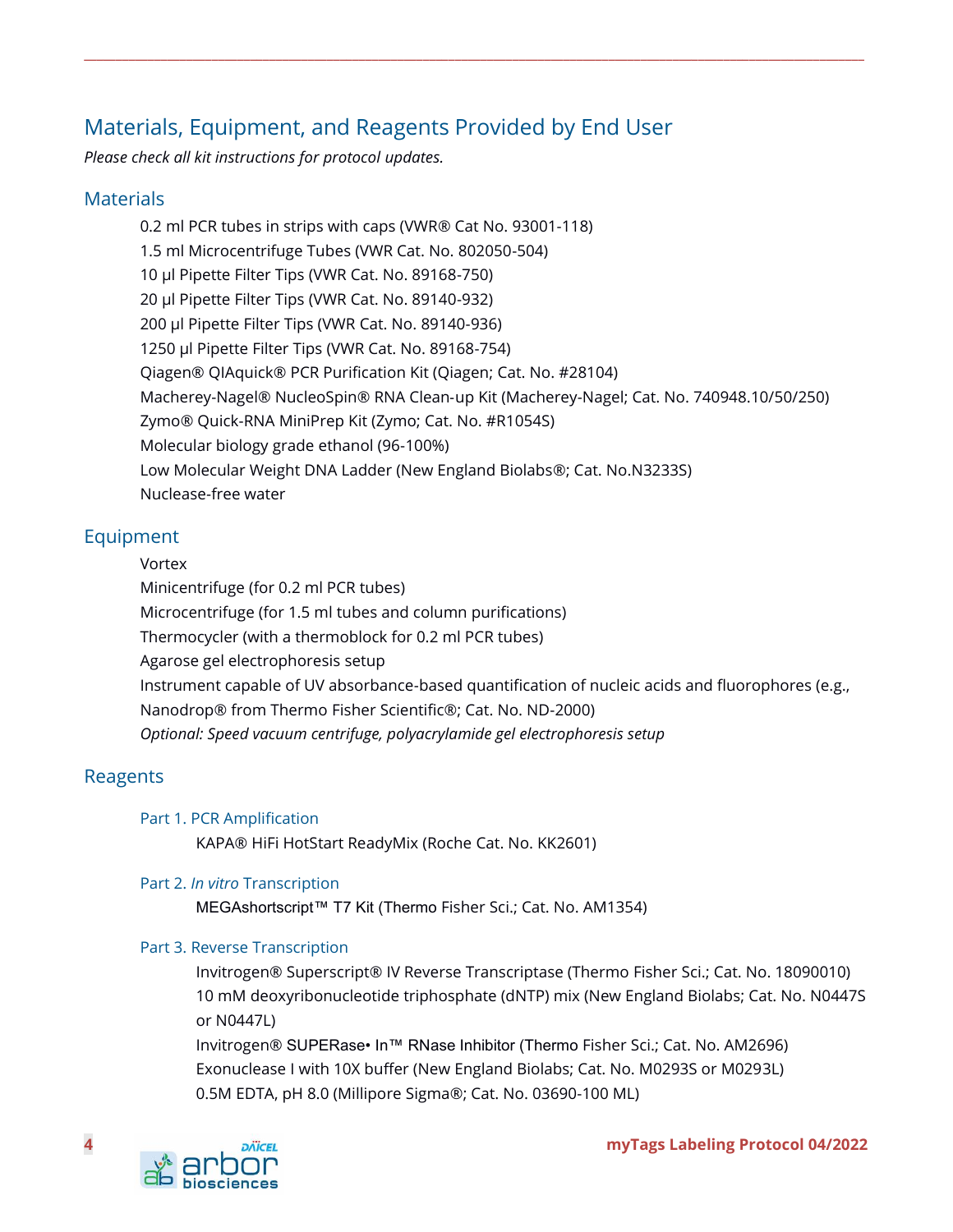Labeled primer (/5' Dye/Spacer/CGTGGTCGCGTCTCA 3') – see appendix *Use HPLC purification for fluorophore-labeled primers. Please check with primer vendor (e.g. IDT®, Bio-Synthesis, Inc., Eurofins®, etc.) for dye quenching. Spacer can be triethylene glycol (iSp9 for IDT) or similar.* 

#### <span id="page-4-0"></span>Part 4. RNA Digestion

RNase H with 10X buffer (New England Biolabs; Cat. No. M0297S or M0297L) RNase A (Thermo Fisher Sci.; Cat. No. EN0531)

**\_\_\_\_\_\_\_\_\_\_\_\_\_\_\_\_\_\_\_\_\_\_\_\_\_\_\_\_\_\_\_\_\_\_\_\_\_\_\_\_\_\_\_\_\_\_\_\_\_\_\_\_\_\_\_\_\_\_\_\_\_\_\_\_\_\_\_\_\_\_\_\_\_\_\_\_\_\_\_\_\_\_\_\_\_\_\_\_\_\_\_\_\_\_\_\_\_\_\_\_\_\_\_\_\_\_\_\_\_\_\_\_\_\_\_\_\_\_\_\_\_\_**

# <span id="page-4-1"></span>Materials, Equipment, and Reagents Provided by Daicel Arbor Biosciences

myTags® PCR Primer Mix, 7.5 nmoles delivered dry, 50 reactions myTags® Custom immortal DNA library (200 ng delivered dry) *Store all at -20°C.*

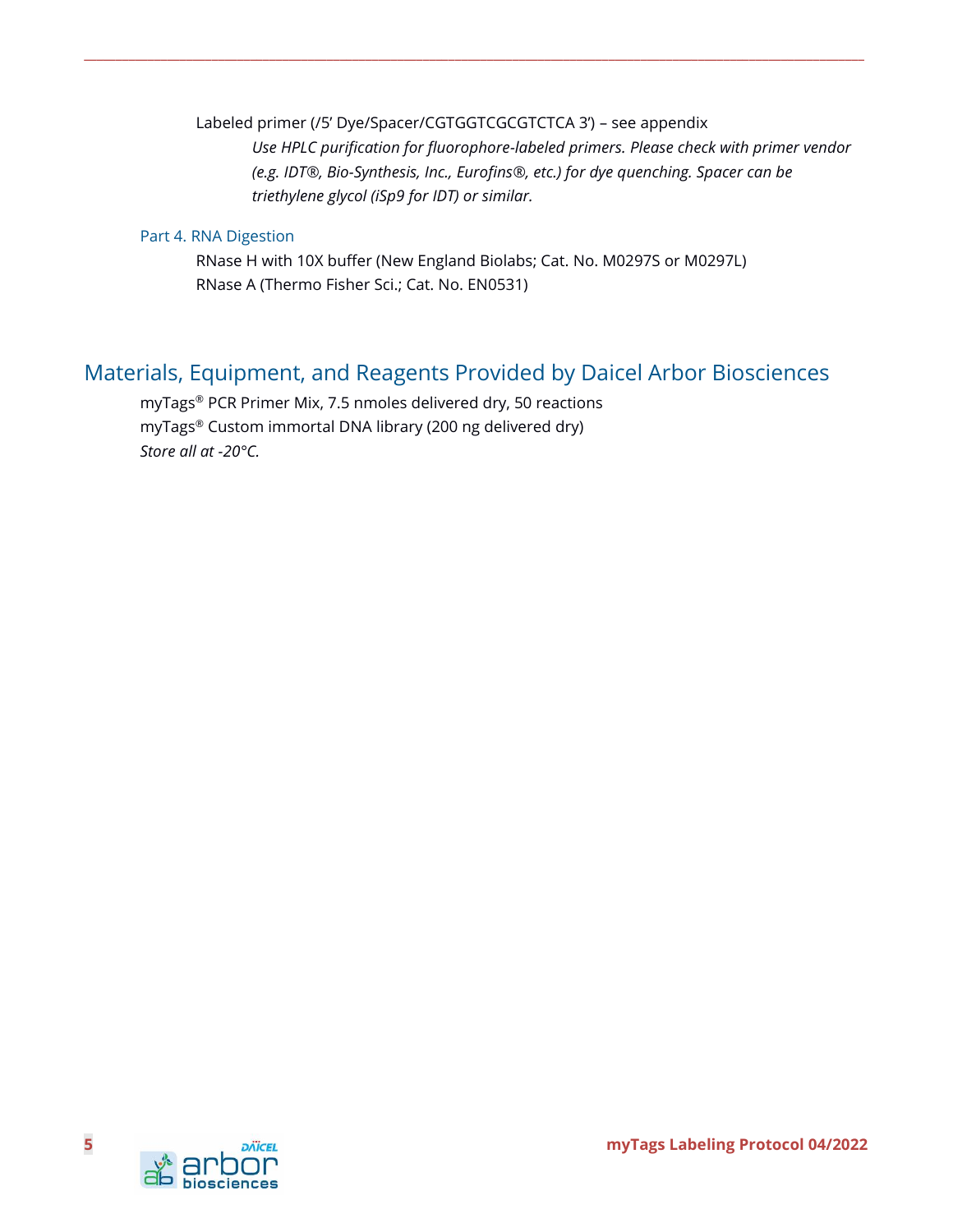# <span id="page-5-0"></span>Labeling Protocol

Generating labeled probes from a myTags immortal library.

### <span id="page-5-1"></span>Part 1. PCR Amplification of Immortal Library

#### <span id="page-5-2"></span>1A. PCR Amplification and Debubbling

1. Briefly centrifuge myTags PCR Primer Mix tube and resuspend primers in 75 µl nuclease-free water. Final concentration will be 100 µM in 10 mM Tris-HCl and 0.1 mM EDTA pH 8.0.

- 2. Briefly centrifuge myTags Immortal DNA Library tube and resuspend myTags Immortal Library at 1 ng/µl by adding 200 µl 10 mM Tris-HCl pH 7.5 or nuclease-free water. Prepare working stock aliquots (0.07 ng/ $\mu$ l) by diluting 2  $\mu$ l of immortal library in 26  $\mu$ l nuclease-free water.
- 3. Assemble the master mix and debubbling mix in separate 0.2 ml PCR reaction tubes as indicated in the table. Scale up according to the desired number of reactions and use 1.5 ml tubes if necessary.

| <b>Components (1 reaction)</b> | <b>Master Mix</b> | <b>Debubbling Mix</b> |
|--------------------------------|-------------------|-----------------------|
| 2X KAPA HiFi Hotstart Readymix | $25$ µl           | $10 \mu$              |
| myTags PCR Primer Mix          | $0.25$ µl         | $1.2$ µl              |
| Nuclease-free water            | 24.75 µl          | $8.8$ µl              |
| Total                          | $50 \mu$          | $20 \mu$              |

- 4. Mix by pipetting and spin down in minicentrifuge for 5 sec.
- 5. Set the debubbling mix aside on ice or at 4°C.
- 6. Pipet 5 µl of the master mix into a third 0.2 ml PCR tube as a negative control (optional).
- 7. Assemble the template master mix by adding 2.5 µl of the working stock myTags immortal library template (0.07 ng/µl) to the remaining 45 µl of master mix and mix by pipetting. Spin down 5 seconds in a minicentrifuge.
- 8. Perform PCR Cycle Program 1 on both the negative control and template master mix in thermocycler. Use hot lid (+5°C).

| <b>PCR Cycle</b> |                |                            |           |    |                          |                      |
|------------------|----------------|----------------------------|-----------|----|--------------------------|----------------------|
|                  |                | 95°C 3 min                 |           |    | 7                        | $95^{\circ}$ C 3 min |
|                  | $\overline{2}$ | 98°C 20 sec                | Program 2 | 8  | 98°C 20 sec              |                      |
|                  | 3              | 56°C 15 sec                |           | 9  | 56°C 15 sec              |                      |
| Program 1        | 4              | 72°C 30 sec                |           | 10 | 72°C 30 sec              |                      |
|                  | 5              | Go to step 2 19 more times |           | 11 | Go to step 8 1 more time |                      |
|                  | 6              | Hold at 24°C               |           |    |                          | 12                   |

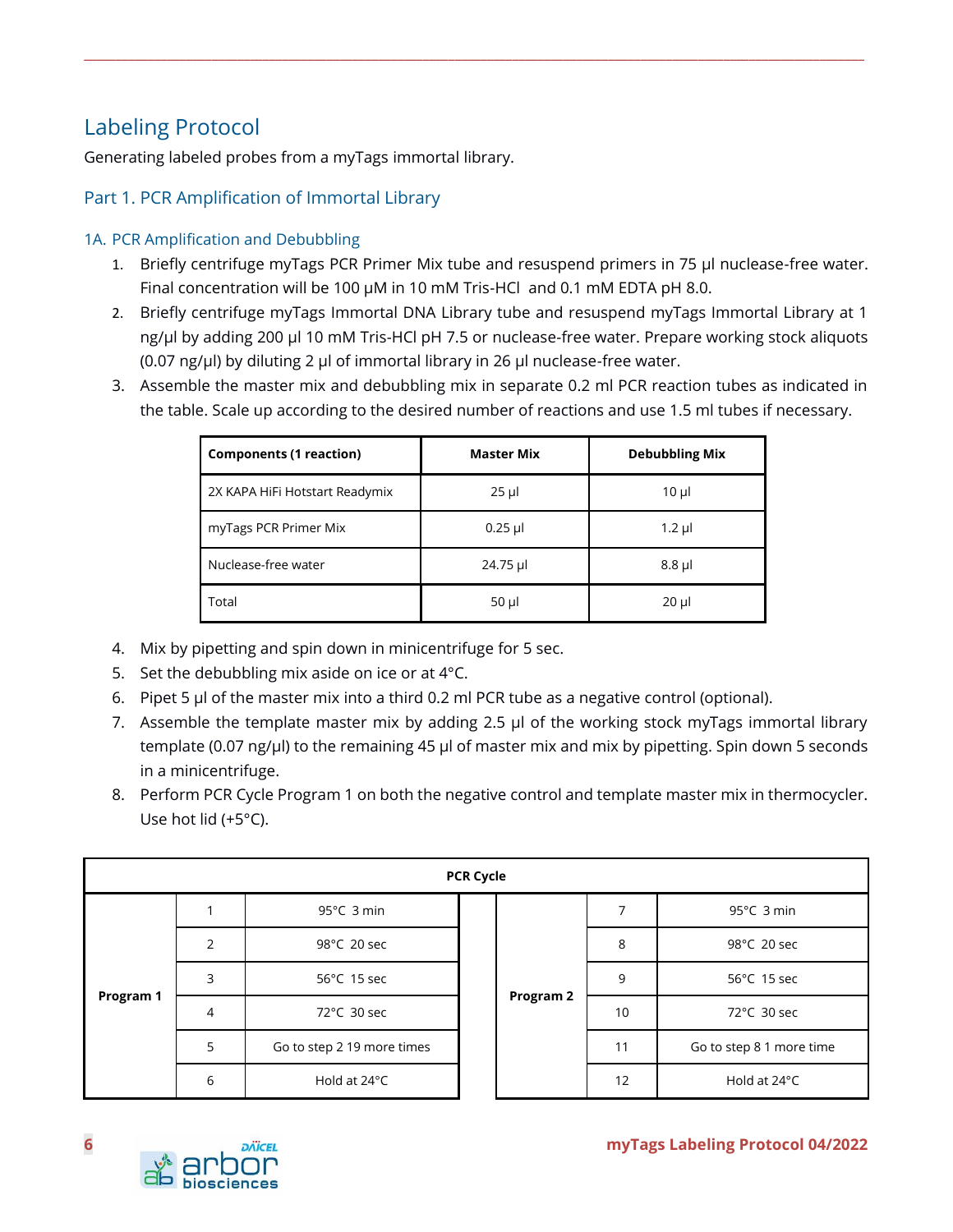9. To visualize PCR product: Before PCR cycle is complete, pour a 1.8% agarose 1X TAE or TBE gel with sufficient wells for a DNA ladder and your PCR samples including the negative control.

**\_\_\_\_\_\_\_\_\_\_\_\_\_\_\_\_\_\_\_\_\_\_\_\_\_\_\_\_\_\_\_\_\_\_\_\_\_\_\_\_\_\_\_\_\_\_\_\_\_\_\_\_\_\_\_\_\_\_\_\_\_\_\_\_\_\_\_\_\_\_\_\_\_\_\_\_\_\_\_\_\_\_\_\_\_\_\_\_\_\_\_\_\_\_\_\_\_\_\_\_\_\_\_\_\_\_\_\_\_\_\_\_\_\_\_\_\_\_\_\_\_\_**

- 10. At step 6 of the PCR Cycling Conditions, leave the negative control in the thermocycler at 24°C and remove the template master mix. Add 20 µl debubbling mix to the template master mix, mix by pipetting and briefly spin in a minicentrifuge. Return sample to the thermocycler and continue with Program 2 for both the template master mix + debubbling mix (hereafter "PCR sample") and the negative control.
- 11. At the completion of the PCR, store both the negative control and the PCR sample at -20°C or proceed to step 12.

#### <span id="page-6-0"></span>1B. Agarose Gel Electrophoresis

- 12. After PCR cycling is complete, mix 2 µl of a non-denaturing gel loading buffer (such as 6X NEB Loading buffer included with the low molecular weight DNA ladder) with 5 µl of the PCR sample. Adjust volume to 12 µl with nuclease-free water to make the PCR gel sample.
- 13. Add 1 µl of the non-denaturing gel loading buffer to the 5 µl negative control gel sample.
- 14. Load the library PCR gel sample, negative control gel sample, and the NEB low molecular weight ladder in separate wells on a 1.8% agarose 1X TAE or TBE gel to verify the length of the PCR product. The expected band size of the desired PCR product for the PCR sample is 99 bp (for probe length of 45 nt). The negative control sample should show no bands at 99 bp, however you may see a primer band around 40-50 bp.
- 15. After verifying the PCR product length of 99 bp\* and the absence of a 99 bp band in the negative control gel sample, continue to step 16.

#### *\* Note: Immortal libraries made using our Indexing Service are 115 bp in length, not 99 bp*

#### <span id="page-6-1"></span>1C. DNA Purification

- 16. Place a QIAquick spin column in a 2 ml collection tube (from Qiagen QIAquick PCR purification kit)
- 17. Transfer PCR sample to a 1.5 ml tube and bring the volume up to 100µl with 35 µl nuclease-free water.
- 18. Add 500 µl of Qiagen Buffer PB to the sample and vortex for 5 sec.
- 19. Apply the entire 600 µl sample to the QIAquick column and spin for 1 min at 17,900 RCF in a microcentrifuge.
- 20. Discard flow-through, return the QIAquick column to the collection tube.
- 21. Add 700 µl of Qiagen Buffer PE (with ethanol added) to the QIAquick column and spin for 1 min at 17,900 RCF.
- 22. Discard flow-through, return the QIAquick column to the collection tube and spin for an additional 3 min at 17,900 RCF.
- 23. Discard collection tube. Place QIAquick column in a labeled 1.5 ml microcentrifuge tube and add 30 µl of nuclease-free water to the center of the QIAquick matrix. Let the column stand for 1 min then spin for 1 min at 17,900 RCF in a microcentrifuge to elute the dsDNA.
- 24. Quantify the purified dsDNA using a Nanodrop or another absorbance-based method. Record dsDNA concentration, A260/280 and A260/230 values. A260/280 value should be between 1.8-2.0 and A260/230 value should be 1.8-2.3. Significant deviation from these values could signal contaminants

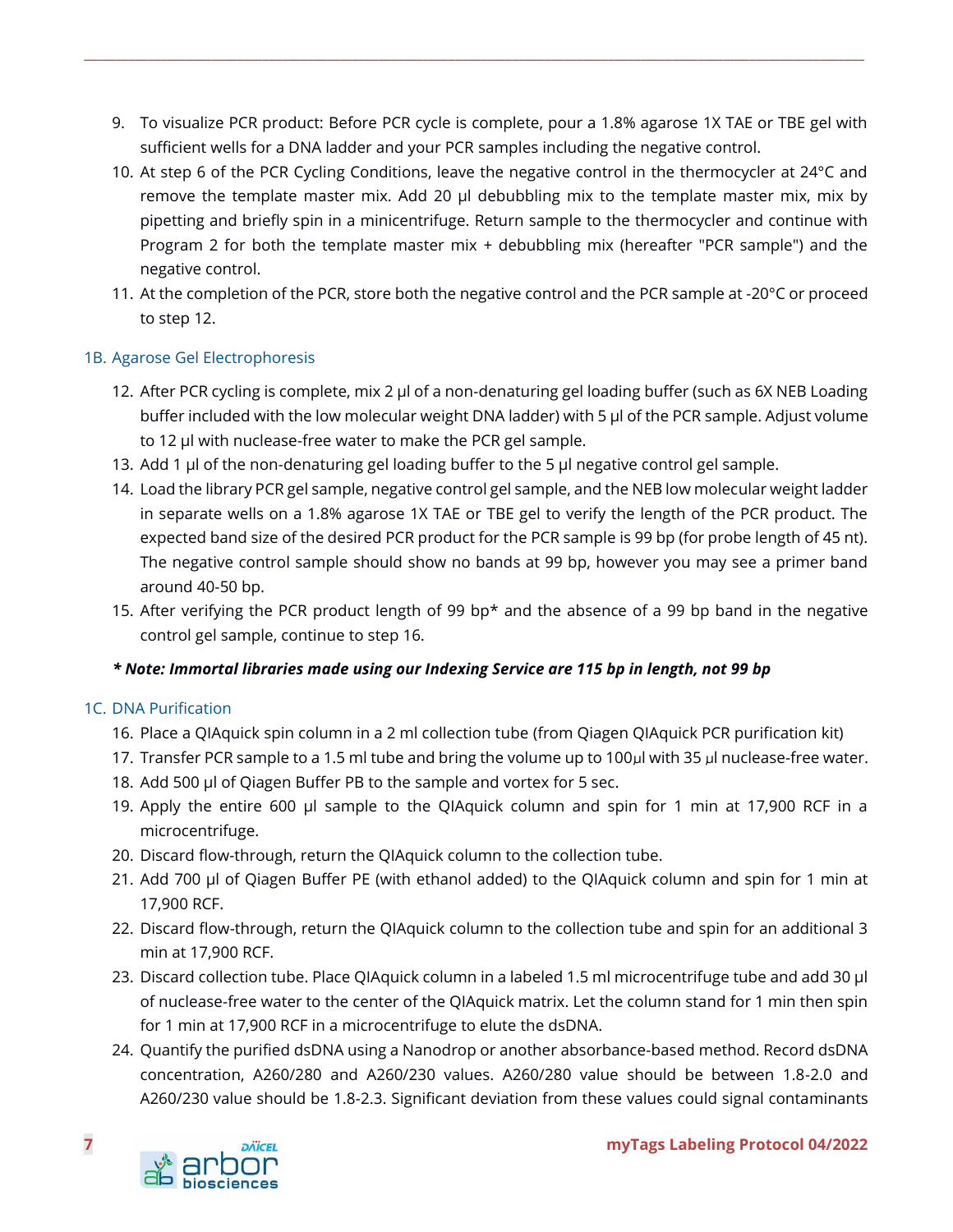that may compromise the *in vitro* T7 Transcription step (likely due to salt or ethanol). A minimum yield of 480 ng dsDNA is required for *in vitro* transcription (Part 2). If the concentration is less than 30 ng/µl, drying down the dsDNA template will be necessary to fit an appropriate volume in the T7 transcription reaction.

**\_\_\_\_\_\_\_\_\_\_\_\_\_\_\_\_\_\_\_\_\_\_\_\_\_\_\_\_\_\_\_\_\_\_\_\_\_\_\_\_\_\_\_\_\_\_\_\_\_\_\_\_\_\_\_\_\_\_\_\_\_\_\_\_\_\_\_\_\_\_\_\_\_\_\_\_\_\_\_\_\_\_\_\_\_\_\_\_\_\_\_\_\_\_\_\_\_\_\_\_\_\_\_\_\_\_\_\_\_\_\_\_\_\_\_\_\_\_\_\_\_\_**

25. Store dsDNA at -20°C or proceed to Part 2: *In Vitro* Transcription.

#### <span id="page-7-0"></span>Part 2. *In vitro* Transcription

#### <span id="page-7-1"></span>2A. *In vitro* Transcription

*Please check all kit instructions for protocol updates. Pool 52 µl of each rNTP in one tube labeled "rNTP Mix".*

1. Follow Thermo Fisher Sci. MEGAshortscript T7 kit instructions with the following modifications to the initial reaction mix. Thaw 10X reaction buffer and rNTPs at room temperature, place kit components on ice immediately after use. Vortex 10X reaction buffer briefly prior to use. Inspect 10X reaction buffer for precipitate, if present heat at 37°C 10 minutes and vortex to dissolve precipitate. In a 0.2 ml tube, assemble the *in vitro* transcription (IVT) mix at room temperature in the order given below.

| <b>Components</b>                         | In vitro Transcription Mix |
|-------------------------------------------|----------------------------|
| Nuclease-free water (16 uL-volume of DNA) | __ µI                      |
| T7 10X Reaction Buffer                    | $4 \mu$                    |
| rNTP Mix                                  | $16$ µ                     |
| 480 ng dsDNA Template                     | – µI                       |
| T7 Enzyme Mix                             | $4 \mu$                    |
| Total                                     | 40 µl                      |

- 2. Mix by pipetting and quick spin down in a minicentrifuge for 5 sec.
- 3. Incubate at 37°C for 4 hr (with hot lid on, set to 42°C) to generate the IVT sample. It is not necessary to treat the RNA with DNase.
- 4. Store transcription reaction containing RNA at -80°C or proceed to step 5.

#### <span id="page-7-2"></span>2B. RNA Purification

- 5. This section uses the Macherey-Nagel RNA Clean-Up Mini Kit. Before starting this purification, be sure to check if the appropriate amount of 100% ethanol was added to Wash Buffer RA3 for your chosen kit size (see kit instructions).
- 6. Assemble as many Nucleospin RNA clean-up columns and collection tubes as needed (one per transcription reaction). Also, obtain one 1.5 ml tube per reaction and label all tubes, columns, and collection tubes accordingly.
- 7. Add 60 µl nuclease-free water to the transcription reaction from Part 2A for a total volume of 100 µl.
- 8. Mix 300 µl Buffer RA1 with 300 µl 100% ethanol for each transcription reaction in a 1.5 ml tube.

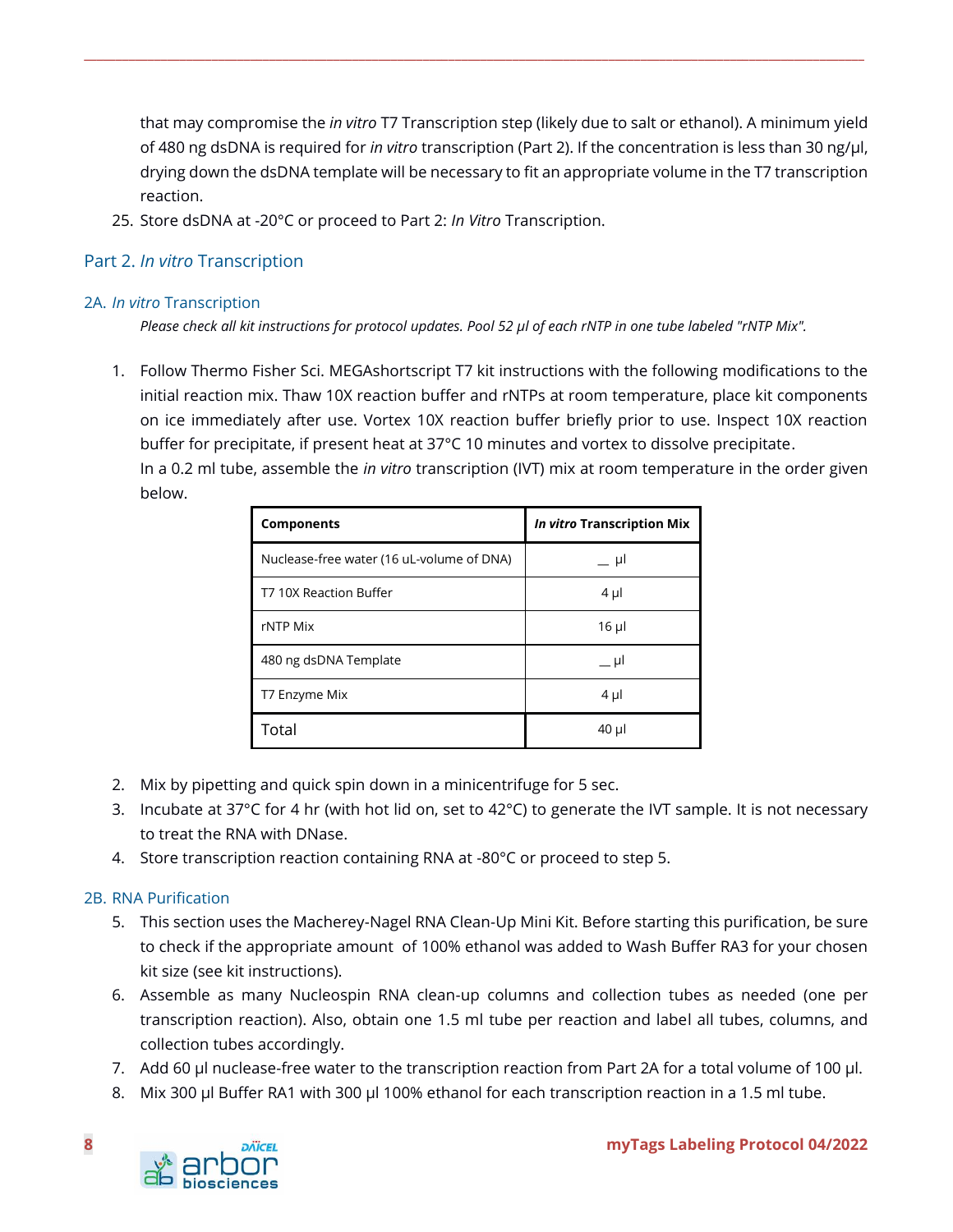9. Add the 100 µl transcription reaction from step 6 to the prepared RA1/Ethanol mix from step 8. Mix the solution with a pipette and transfer the entire volume to a NucleoSpin RNA clean-up column. Centrifuge 1 min. at 8000 RCF. Discard flow-through from collection tube.

**\_\_\_\_\_\_\_\_\_\_\_\_\_\_\_\_\_\_\_\_\_\_\_\_\_\_\_\_\_\_\_\_\_\_\_\_\_\_\_\_\_\_\_\_\_\_\_\_\_\_\_\_\_\_\_\_\_\_\_\_\_\_\_\_\_\_\_\_\_\_\_\_\_\_\_\_\_\_\_\_\_\_\_\_\_\_\_\_\_\_\_\_\_\_\_\_\_\_\_\_\_\_\_\_\_\_\_\_\_\_\_\_\_\_\_\_\_\_\_\_\_\_**

- 10. 1<sup>st</sup> Wash: Add 700 µl Buffer RA3 to the Nucleospin column and centrifuge 1 min. at 8000 RCF. Discard flow-through from collection tube.
- 11. 2<sup>nd</sup> Wash: Add 350 µl Buffer RA3 to the Nucleospin column and centrifuge 2 mins. at 8000 RCF. Discard flow-through from collection tube.
- 12. Place column into a new, labeled, 1.5 ml tube. Open column lid and let air dry 3 min.
- 13. Add 50 µl RNase-free water directly to the center of the column, let sit 1 min. and centrifuge 2 mins. at 8000 RCF.
- 14. Remove column and quantify the RNA using a Nanodrop or similar UV absorbance-based method. Concentration should be 1 µg/µl or greater. If the concentration is under 1 µg/µl drying down the RNA and resuspending in a smaller volume may be required prior to Part 3.
- 15. Store the RNA sample at -80°C or proceed to Part 3: Reverse Transcription.

*Minimizing RNA storage by converting all the RNA into ssDNA probes as soon as possible prevents degradation.* 

#### <span id="page-8-0"></span>Part 3. Reverse Transcription

#### *Fluorophores are light-sensitive. Minimize light exposure of the labeled primer stock and the sample.*

#### <span id="page-8-1"></span>3A. Reverse Transcription

1. In a 0.2 ml tube, assemble Mix 1 at room temperature. Mix by pipetting, spin down for 5 seconds in a minicentrifuge.

| <b>Components</b>                                   | Mix 1    |
|-----------------------------------------------------|----------|
| 52 µg RNA, add nuclease-free water to volume*       | $42$ µl  |
| Labeled primer 1 mM $(1 \text{ nmol/} \mu\text{l})$ | $2.0$ µl |
| dNTPs 10 mM                                         | $15 \mu$ |
| SUPERase-In 20 U/µl                                 | 1 µl     |
| Total                                               | $60$ µl  |

\*If more volume is needed for RNA, use up to 48.5 µl volume here and leave out water in Mix 2 of step 3.

- 2. Incubate in a thermocycler at 65°C (with hot lid on, set to 75°C) for 5 minutes, then chill on ice for 5 min. While waiting, proceed to step 3.
- 3. In a 0.2 ml PCR tube, assemble Mix 2 at room temp. Thaw 5X buffer and DTT at room temperature. Vortex 5X buffer and check for precipitate. If present, heat at 37°C for 5 minutes and vortex buffer (repeat until most or all precipitate is dissolved). A master mix can be prepared for Mix 2 in a 1.5 ml tube to save time.

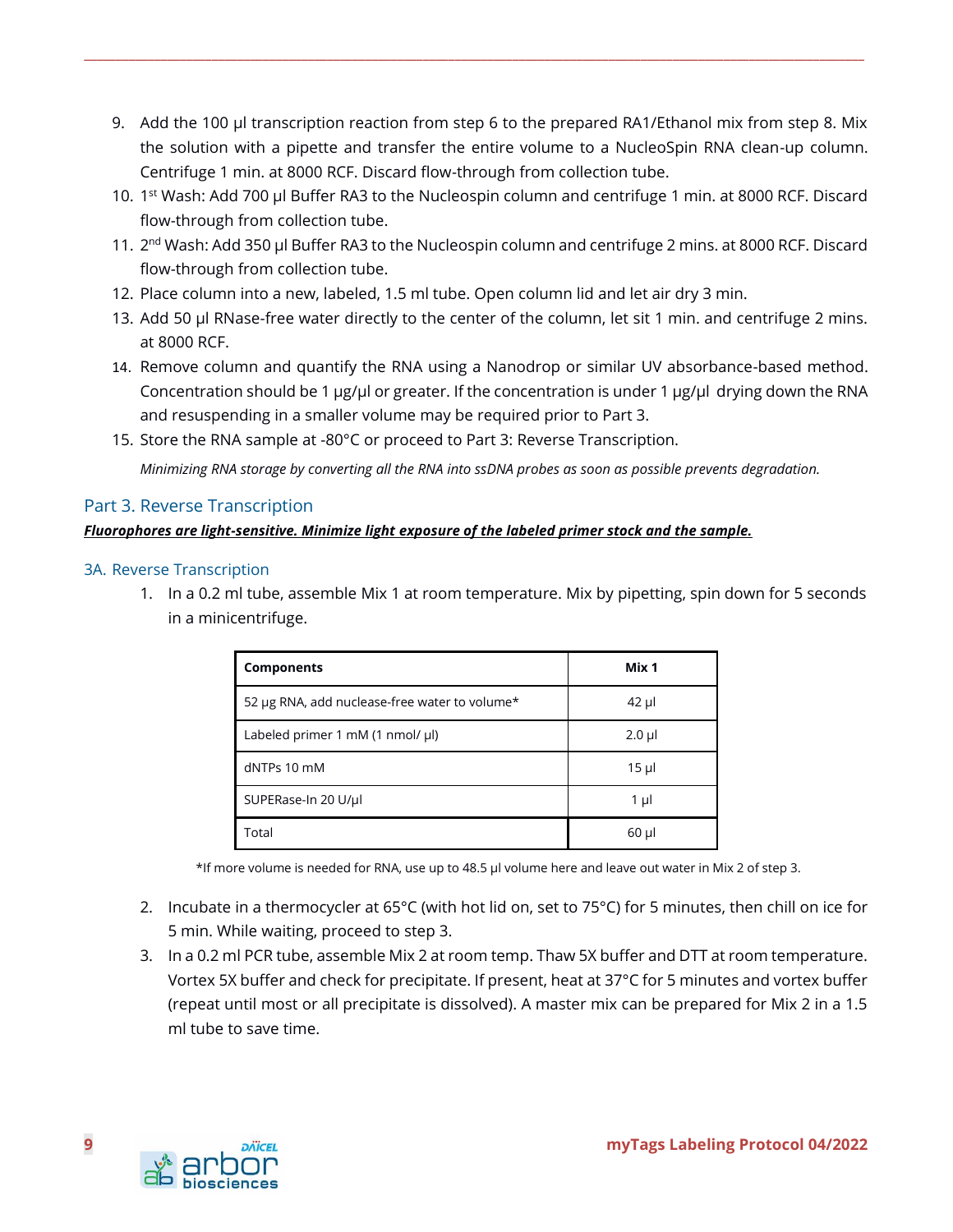| <b>Components</b>                    | Mix <sub>2</sub> |
|--------------------------------------|------------------|
| Nuclease-free water                  | $6.5$ µl         |
| 5 X RT buffer                        | $20 \mu$         |
| $0.1 M$ DTT                          | $10 \mu$         |
| 20 U/ µl SUPERase-In                 | 1 µl             |
| SuperScript IV Reverse Transcriptase | $2.5$ µl         |
| Total                                | 40 µl            |

**\_\_\_\_\_\_\_\_\_\_\_\_\_\_\_\_\_\_\_\_\_\_\_\_\_\_\_\_\_\_\_\_\_\_\_\_\_\_\_\_\_\_\_\_\_\_\_\_\_\_\_\_\_\_\_\_\_\_\_\_\_\_\_\_\_\_\_\_\_\_\_\_\_\_\_\_\_\_\_\_\_\_\_\_\_\_\_\_\_\_\_\_\_\_\_\_\_\_\_\_\_\_\_\_\_\_\_\_\_\_\_\_\_\_\_\_\_\_\_\_\_\_**

- 4. Mix by pipetting, spin down for 5 sec in a minicentrifuge and store at room temperature while waiting for step 2 to complete.
- 5. Following the completion of steps 1-4, add Mix 2 to Mix 1 to assemble the Reverse Transcription (RT) Mix. Mix by pipetting and spin down for 5 sec in a minicentrifuge.
- 6. Incubate the reaction at 50°C (with hot lid on, set to 55°C) for 2 hr.
- 7. Store the RT sample at -20°C or proceed to step 8.

#### <span id="page-9-0"></span>3B. Unincorporated Primer Digestion

*Steps 8-15 are time-sensitive, after completing each step, proceed immediately to the next step.*

- 8. Thaw Exonuclease I buffer at room temperature. Add 11 µl of Exonuclease I Buffer to RT sample.
- 9. Add 2 µl of Exonuclease I to RT sample.
- 10. Mix by pipetting and spin down for 5 sec in a minicentrifuge.
- 11. Incubate in thermocycler at 37°C for 15 min.
- 12. Remove RT sample from the thermocycler, place on ice, and preheat thermocycler to 80°C.
- 13. Add 12 µl 0.5 M EDTA pH 8.0 to RT sample, mix by pipetting and spin for 5 sec in a minicentrifuge.
- 14. Incubate at 80°C in pre-heated thermocycler for 20 min. Place on ice to cool for 5 min.
- 15. Store the resulting RNA:DNA hybrid product at -20°C or proceed to step 16.

#### <span id="page-9-1"></span>3C. RNA:DNA Hybrid Purification

- 16. Place a Zymo-Spin™ IIICG spin column in a 2 ml collection tube (from Zymo Quick-RNA Miniprep Kit)
- 17. In a 1.5 ml tube, mix 500 µl Zymo RNA Lysis Buffer and 125 µl RT sample. Mix by pipetting.
- 18. Add 625 µl 96-100% ethanol. Mix by pipetting.
- 19. Transfer 625 µl to the Zymo-Spin IIICG spin column and centrifuge for 30 sec at 11,000 RCF. Discard flow-through.

Note: *When a fluorescent primer is used, the flow-through will likely appear colored which indicates successful removal of excess primer. Typically, the color is also visible in the column matrix due to the binding of the RNA:DNA hybrid that is also labeled (note not all fluorescent dyes can be easily seen in the gel matrix, Atto488 for example can be hard to see).* 

- 20. Repeat step 19 once to load the remainder of the sample on the Zymo-Spin IIICG spin column.
- 21. Add 400 µl Zymo RNA Prep Buffer to the spin column and centrifuge at 11,000 RCF for 30 sec. Discard flow-through.

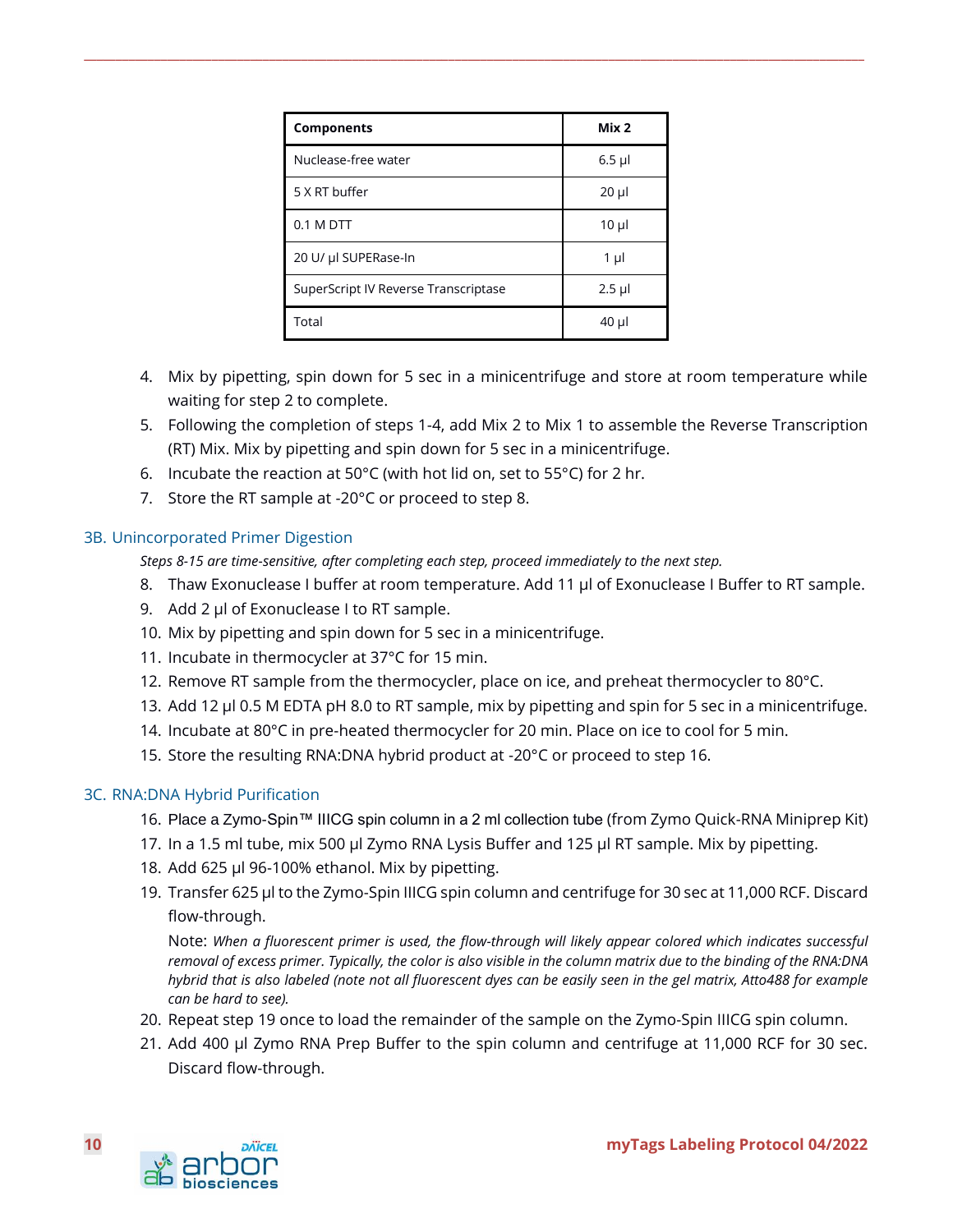22. Add 700 µl Zymo RNA Wash Buffer to the spin column and centrifuge at 11,000 RCF for 30 sec. Discard flow-through.

- 23. Add 400 µl Zymo RNA Wash Buffer to the spin column and centrifuge at 11,000 RCF for 30 sec. Discard flow-through.
- 24. Place the spin column back into collection tube and centrifuge at 11,000 RCF for 3 min. Discard collection tube.
- 25. Place the spin column into a new 1.5 ml tube.
- 26. Add 42 µl room temperature nuclease-free water to the spin column matrix, wait 1 min, and then centrifuge at 11,000 RCF for 1 min to elute RNA:DNA hybrid.
- 27. Repeat step 26.
- 28. Store eluate at -20°C or proceed to Part 4: RNA Digestion.

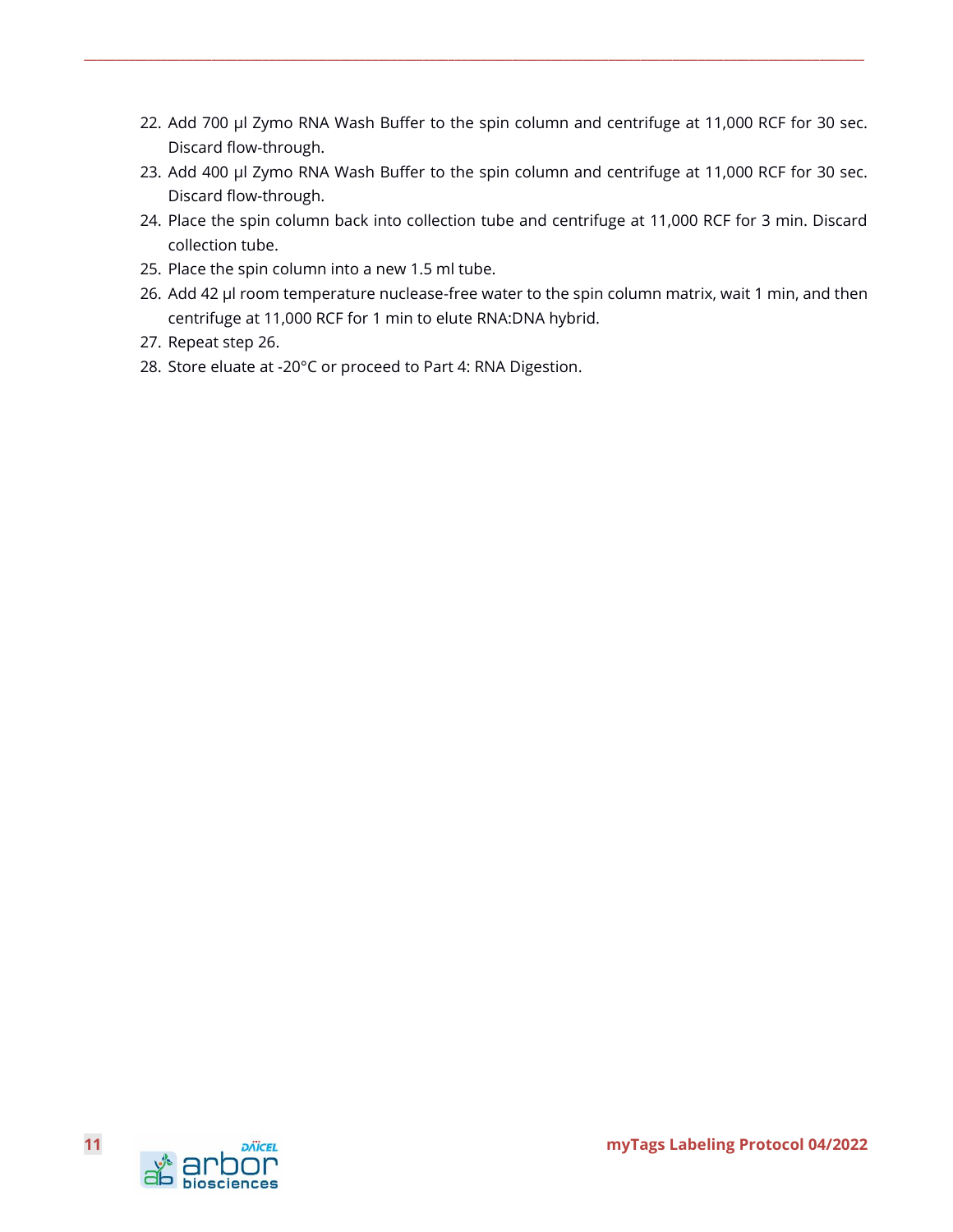### <span id="page-11-0"></span>Part 4: RNA Digestion of RNA:DNA Hybrid

### *DISCLAIMER: Unless extracted with phenol chloroform, probes are not guaranteed to be RNase free and should not be used for RNA FISH.*

**\_\_\_\_\_\_\_\_\_\_\_\_\_\_\_\_\_\_\_\_\_\_\_\_\_\_\_\_\_\_\_\_\_\_\_\_\_\_\_\_\_\_\_\_\_\_\_\_\_\_\_\_\_\_\_\_\_\_\_\_\_\_\_\_\_\_\_\_\_\_\_\_\_\_\_\_\_\_\_\_\_\_\_\_\_\_\_\_\_\_\_\_\_\_\_\_\_\_\_\_\_\_\_\_\_\_\_\_\_\_\_\_\_\_\_\_\_\_\_\_\_\_**

#### <span id="page-11-1"></span>4A. RNA Digestion

- 1. Thaw the 10X RNase H buffer at room temperature and vortex. If precipitate is present in the buffer, heat at 37°C for 10 minutes and vortex to dissolve the precipitate.
- 2. In a 0.2 ml tube, assemble the RNA digestion mix at room temperature. A master mix can also be made and then aliquoted into individual 0.2 ml tubes.

| Components         | RNA Digestion Mix (18 µl) | <b>RNA Digestion Program</b> |                    |
|--------------------|---------------------------|------------------------------|--------------------|
| 10X RNase H buffer | $10 \mu$                  | Step                         | <b>Temperature</b> |
| 5 U/ µl RNase H    | 4 µl                      |                              | $37^{\circ}$ C     |
| 5 U/ µl RNase A    | $4 \mu$                   | 2                            | $70^{\circ}$ C     |
| Total              | $18$ µ                    | 3                            | $50^{\circ}$ C     |

| Components         | RNA Digestion Mix (18 µl) | <b>RNA Digestion Program</b> |                        |                |
|--------------------|---------------------------|------------------------------|------------------------|----------------|
| 10X RNase H buffer | $10 \mu$                  | <b>Step</b>                  | Temperature            | <b>Time</b>    |
| 5 U/ µl RNase H    | $4 \mu$                   |                              | $37^{\circ}$ C         | 120 min        |
| 5 U/ µl RNase A    | $4 \mu$                   | $\overline{2}$               | 70°C                   | 20 min         |
| Total              | $18$ µl                   | 3                            | $50^{\circ}$ C         | 60 min         |
|                    |                           | $\overline{4}$               | $95^{\circ}$ C         | 5 min          |
|                    |                           | 5                            | Ramp down 95°C to 50°C | $0.1$ $°C/sec$ |
|                    |                           | 6                            | $50^{\circ}$ C         | 60 min         |
|                    |                           | 7                            | $4^{\circ}$ C          | Hold           |

- 3. Mix by pipetting and spin down in a minicentrifuge for 5 sec.
- 4. Add all eluted RNA:DNA hybrid (~82-84 µl) from Part 3C to the 18 µl of RNase digestion mix in a 0.2 ml tube.
- 5. Mix by pipetting and spin down in a minicentrifuge for 5 sec.
- 6. Incubate in thermocycler using the RNA Digestion Program with the hot lid on.
- 7. Store at -20°C or proceed to step 8.

#### <span id="page-11-2"></span>4B. ssDNA Purification

- 8. Preheat a minimum of 120 µl of nuclease-free water per reaction in 0.2 ml tubes at 65°C on a thermocycler (for step 20-21).
- 9. Place a Zymo-Spin IIICG spin column in a 2 ml collection tube (from Zymo Quick-RNA Miniprep Kit).
- 10. In a 1.5 ml tube, mix 400 µl Zymo RNA Lysis Buffer and 100 µl RNA digestion sample. Mix by pipetting.
- 11. Add 500 µl 100% ethanol. Mix by pipetting.
- 12. Transfer 500 µl to the Zymo-Spin IIICG column and centrifuge for 30 sec at 11,000 RCF. Discard flowthrough.
- 13. Repeat step 12 once to load the remainder of the sample on the column.

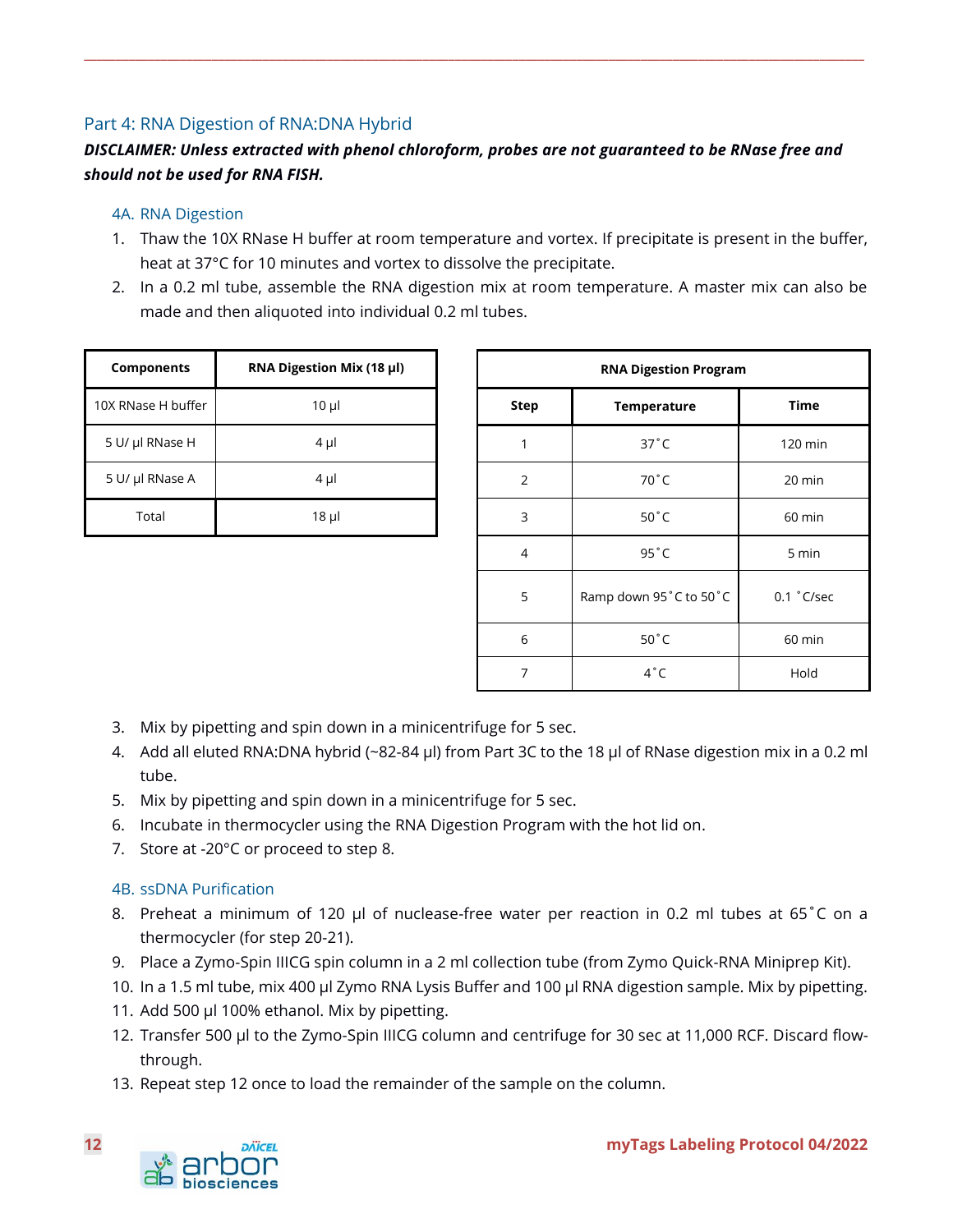14. Add 400 µl Zymo RNA Prep Buffer to the column and centrifuge at 11,000 RCF for 30 sec. Discard flowthrough.

**\_\_\_\_\_\_\_\_\_\_\_\_\_\_\_\_\_\_\_\_\_\_\_\_\_\_\_\_\_\_\_\_\_\_\_\_\_\_\_\_\_\_\_\_\_\_\_\_\_\_\_\_\_\_\_\_\_\_\_\_\_\_\_\_\_\_\_\_\_\_\_\_\_\_\_\_\_\_\_\_\_\_\_\_\_\_\_\_\_\_\_\_\_\_\_\_\_\_\_\_\_\_\_\_\_\_\_\_\_\_\_\_\_\_\_\_\_\_\_\_\_\_**

- 15. Add 700 µl Zymo RNA Wash Buffer to the column and invert 3 times to remove salt from entire column. Centrifuge at 11,000 RCF for 30 sec. Discard flow-through.
- 16. Repeat step 15.
- 17. Add 400 µl Zymo RNA Wash Buffer to the column and centrifuge at 11,000 RCF for 30 sec. Discard flow-through.
- 18. Place the column back into collection tube and centrifuge at 11,000 RCF for 3 min. Discard collection tube with flow-through.
- 19. Place the column in a new labeled 1.5 ml tube.
- 20. Add 50 µl of pre-heated (65˚C) nuclease-free water to the Zymo-Spin IIICG column matrix, wait 1 min, and then centrifuge at 11,000 RCF for 1 min to elute the labeled ssDNA.
- 21. Repeat step 20 for a total of ~100 µL eluted ssDNA.
- 22. Using a Nanodrop, measure the concentration of dye (pmol/µl) and single-stranded nucleic acid (ng/µl) of the labeled ssDNA under the Microarray setting with ssDNA selected from the dropdown menu. Select the dye from the Dye 1 dropdown menu prior to loading your sample. You may need to enter the appropriate molar extinction coefficient for your dye of choice using the dye/chromophore edit option on the Nanodrop software main page. Record both the ssDNA concentration and the pmol/µl dye concentration.
- 23. Recover the labeled ssDNA sample from the Nanodrop to analyze on a 7% denaturing Urea PAGE gel if desired. Alternatively run the ssDNA on a 1.8% agarose 1X TBE gel with samples and a low molecular weight DNA ladder heated at 95°C in a formamide containing loading buffer (such as from the Ambion® T7 transcription kit) for 5 minutes and put on ice. The expected band size for labeled ssDNA is 66 nt\* . Note that the 5' label may impact the mobility of the ssDNA.
- 24. To determine dye labeling efficiency, convert the ssDNA concentration in ng/µl to pmol/µl and compare with dye pmol/µl. If the ratio for pmol/ µl dye : pmol/ µl ssDNA is not 0.9 or higher, repeat Part 4: RNase Digestion. Note: Biotin or DIG labeling efficiency cannot be calculated in this manner.

*Labeled ssDNA size=66 nt, assuming a 45mer variable region. 1 µg = 47 pmol. (47pmol/1000 ng=0.047 pmol/ng)*

*Example Calculation: 175 ng/µl ssDNA X 0.047 pmol/ng=8.2 pmol/µl ssDNA*

*8.2 pmol/µl l X 95 µl = 779 pmol ssDNA*

*If 7.9 pmol/µl is the label concentration, then divide that by 8.2 pmol/µl ssDNA to get labeling efficiency (0.96 in this case). For triple-labeled probes (3 label groups per ssDNA molecule), the ratio is generally 2.0-2.7 but can vary by label type.*

*\*Note: For Immortal Libraries made with our Indexing Service the ssDNA is 82 bases long and 1 ug = 38 pmol (0.038 pmol/ng). Use this value to do the ng/µl to pmol/µl conversion above for ssDNA in place of 0.047 pmol/ng.*

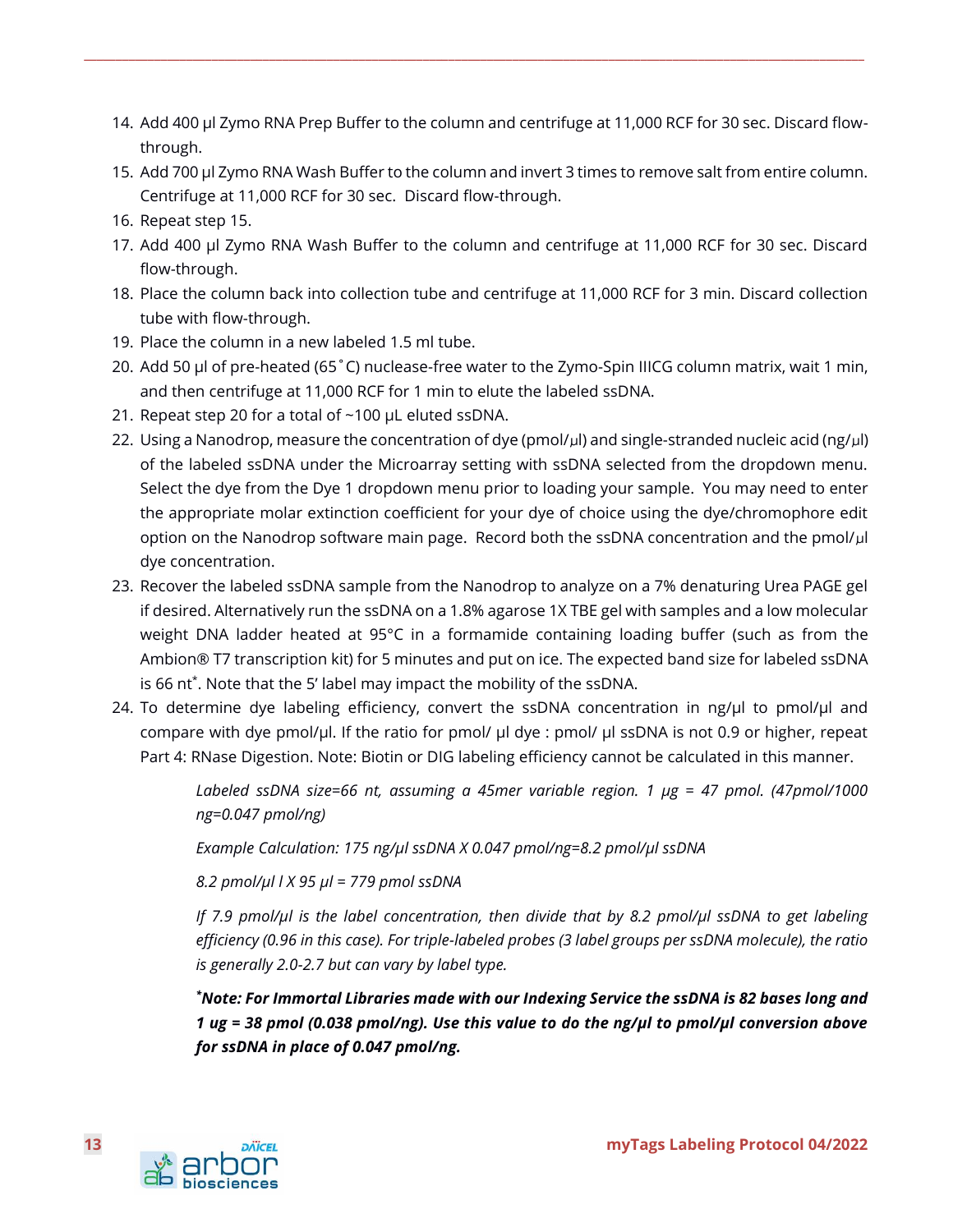#### Adapted from:

Murgha YE, Rouillard J-M, Gulari E (2014) Methods for the Preparation of Large Quantities of Complex Single-Stranded Oligonucleotide Libraries. PLoS ONE 9(4): e94752. DOI:10.1371/journal.pone.0094752

**\_\_\_\_\_\_\_\_\_\_\_\_\_\_\_\_\_\_\_\_\_\_\_\_\_\_\_\_\_\_\_\_\_\_\_\_\_\_\_\_\_\_\_\_\_\_\_\_\_\_\_\_\_\_\_\_\_\_\_\_\_\_\_\_\_\_\_\_\_\_\_\_\_\_\_\_\_\_\_\_\_\_\_\_\_\_\_\_\_\_\_\_\_\_\_\_\_\_\_\_\_\_\_\_\_\_\_\_\_\_\_\_\_\_\_\_\_\_\_\_\_\_**

Murgha, Y, Beliveau B, Semrau K, Schwartz D, Wu C-T, Gulari E, Rouillard J-M (2015) Combined in vitro transcription and reverse transcription to amplify and label complex synthetic oligonucleotide probe libraries. BioTechniques 58:301-307. DOI: 10.2144/000114298

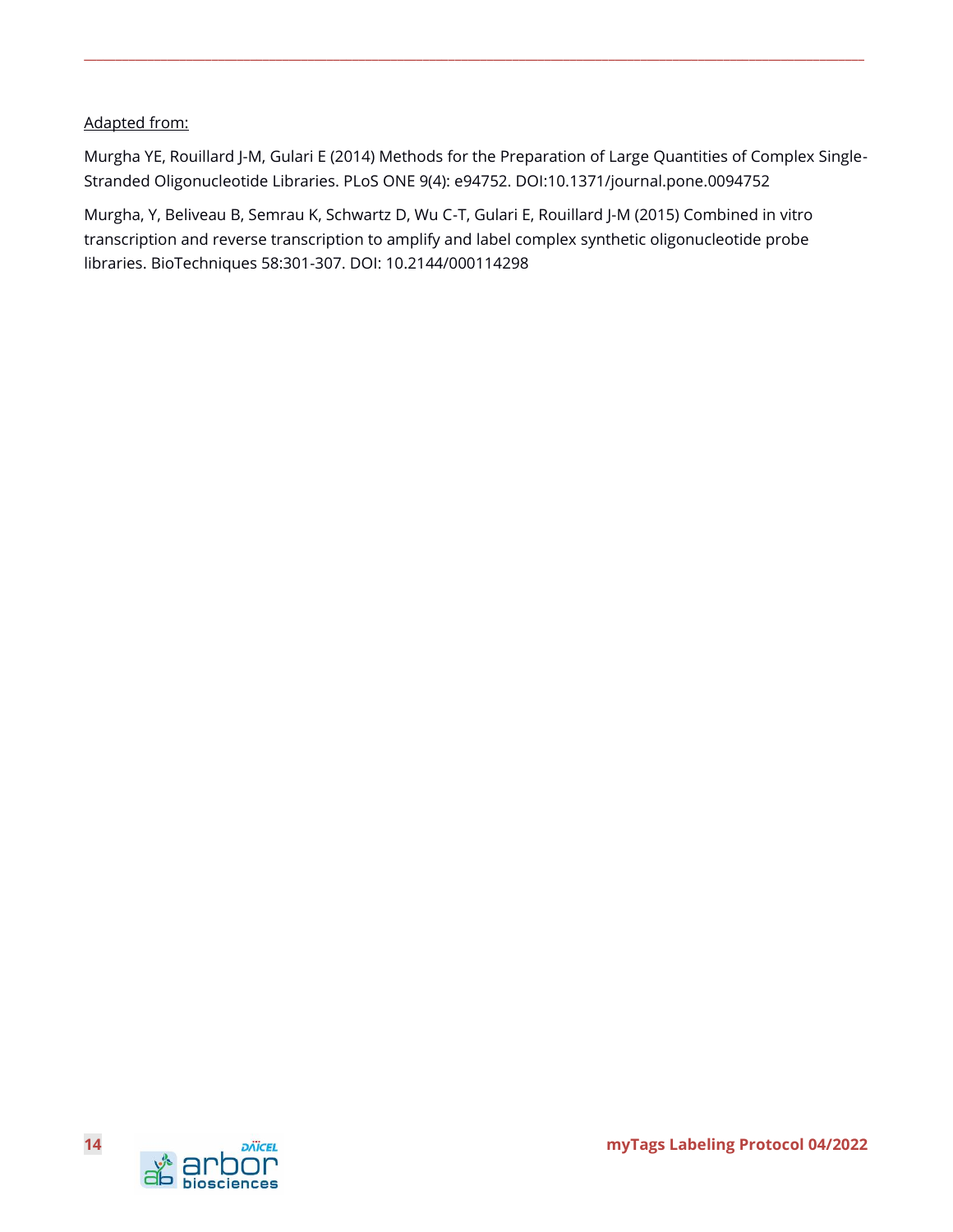# <span id="page-14-0"></span>Appendix

# Half Reaction Recipe for Reverse Transcription

Alternative half reaction setup for Reverse Transcription is below for Mix 1 and 2. Replaces recipes in Part 3. Exonuclease and RNase recipes should also be cut in half. Return reaction volumes to full volume of normal protocol prior to column purifications (or reduce RNA Lysis buffer and 100% ethanol volumes by half to save reagents).

**\_\_\_\_\_\_\_\_\_\_\_\_\_\_\_\_\_\_\_\_\_\_\_\_\_\_\_\_\_\_\_\_\_\_\_\_\_\_\_\_\_\_\_\_\_\_\_\_\_\_\_\_\_\_\_\_\_\_\_\_\_\_\_\_\_\_\_\_\_\_\_\_\_\_\_\_\_\_\_\_\_\_\_\_\_\_\_\_\_\_\_\_\_\_\_\_\_\_\_\_\_\_\_\_\_\_\_\_\_\_\_\_\_\_\_\_\_\_\_\_\_\_**

| <b>Components</b>                             | Mix 1     |
|-----------------------------------------------|-----------|
| 26 µg RNA, add nuclease-free water to volume* | $21 \mu$  |
| Labeled primer 1 mM $(1 \text{ nmol/} \mu)$   | $1.0 \mu$ |
| dNTPs 10 mM                                   | $7.5$ µl  |
| SUPERase-In 20 U/µl                           | $0.5$ µl  |
| Total                                         | 30 µl     |

| <b>Components</b>                    | Mix <sub>2</sub> |
|--------------------------------------|------------------|
| Nuclease-free water                  | $3.25$ µ         |
| 5 X First-strand buffer              | $10 \mu$         |
| 0.1 M DTT                            | $5 \mu$          |
| 20 U/ µl SUPERase-In                 | $0.5$ µl         |
| Superscript IV Reverse Transcriptase | $1.25$ µl        |
| Total                                | $20 \mu$         |

# Alternative RNA Purification Kits

The same Zymo RNA Miniprep kit Cat. No. R1054/R1055 used for ssDNA purification in this protocol can also be used for purification of RNA from the T7 Transcription. Follow kit protocol for Liquids/Reaction Clean-Up and proceed with RNA Purification that starts with adding 1 volume 100% ethanol to the sample in RNA lysis buffer. DNase treatment is not needed. If possible, it is recommended to use a separate set of pipettors for all RNA handling prior to the RNase step as the pipettors used in the RNase step may get RNase on them.

# Alternative T7 Transcription Kit

New England Biolabs HiScribe® High Yield RNA Synthesis Kit (E2040S) following the protocol for Short RNA Transcripts can also be used for T7 transcription, use 480 ng of template and double the reaction volume of the reaction to  $40$  uL

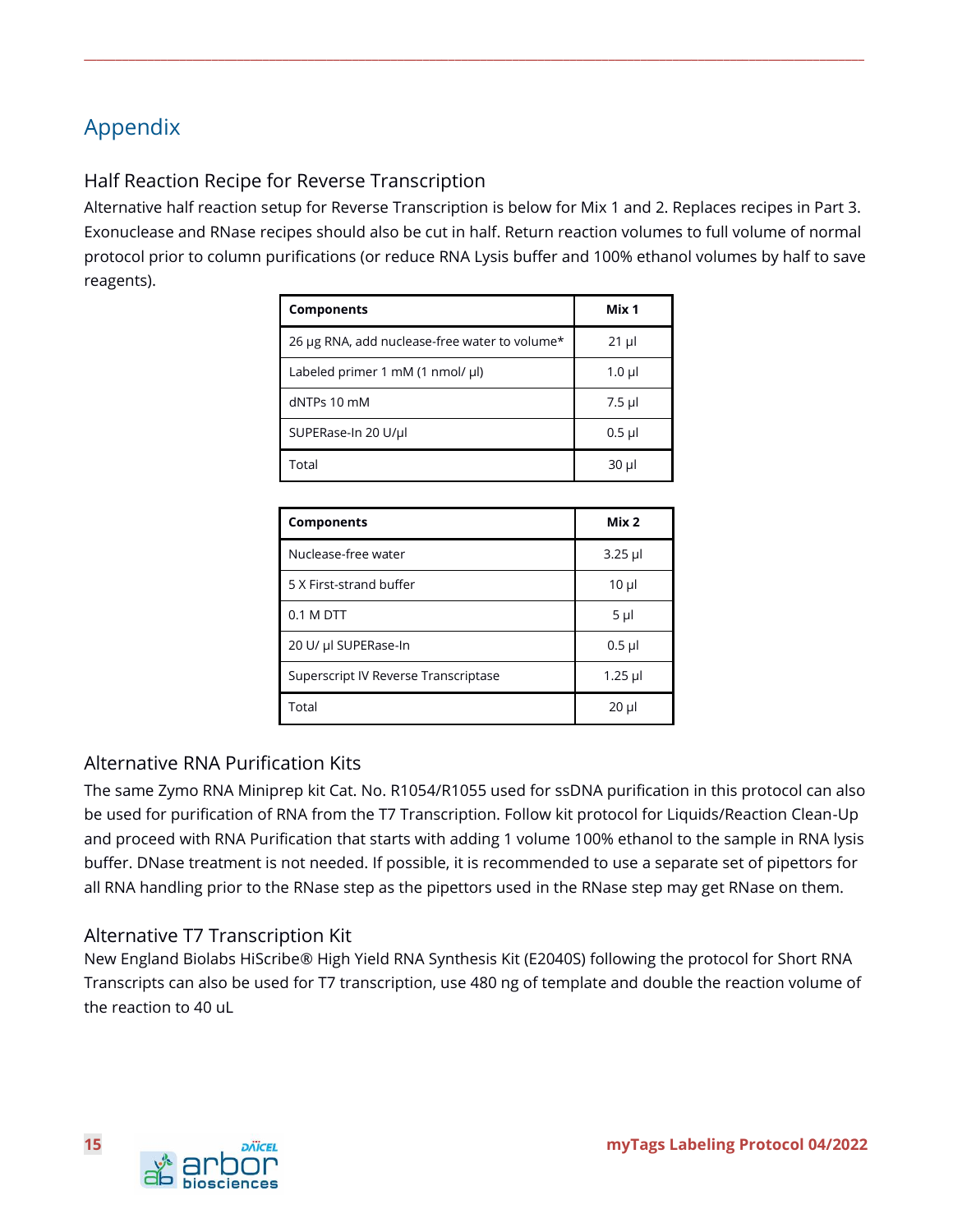# Information for myTags Immortal Libraries Labeling Primers

The generation of labeled myTags *in situ* hybridization probes from immortal libraries requires the acquisition of labeled primers. There are many vendors that carry modified oligonucleotides (IDT, Bio-Synthesis, Inc., Eurofins Genomics, etc).

**\_\_\_\_\_\_\_\_\_\_\_\_\_\_\_\_\_\_\_\_\_\_\_\_\_\_\_\_\_\_\_\_\_\_\_\_\_\_\_\_\_\_\_\_\_\_\_\_\_\_\_\_\_\_\_\_\_\_\_\_\_\_\_\_\_\_\_\_\_\_\_\_\_\_\_\_\_\_\_\_\_\_\_\_\_\_\_\_\_\_\_\_\_\_\_\_\_\_\_\_\_\_\_\_\_\_\_\_\_\_\_\_\_\_\_\_\_\_\_\_\_\_**

#### Labeled Primer Design for 1X Tagged Fluorescent Probes

*5' Dye/Spacer/CGTGGTCGCGTCTCA 3'*

Spacer can be triethylene glycol (iSp9 for IDT) or similar. 3 dT nucleotides in place of the spacer will also work. Use single or dual HPLC purification for fluorophore labeled primers (single HPLC is sufficient for IDT, but Bio-Synthesis requires dual HPLC). Please check with the vendor for dye quenching and purification recommendations. A 1 OD scale synthesis yields about 50 nmoles primer when single HPLC is used from IDT

#### Labeled Primer Design for 3X Tagged Fluorescent Probes

*5' Dye/AmC6-Glen/Spacer18-/Dye/Amino C6 dT/-Spacer18-/Amino C6 dT/TGGTCGCGTCTCA 3'*

Preferred vendor for 3X labeled primers is [Bio-Synthesis.](https://www.biosyn.com/oligonucleotide-modification-services.aspx) Spacer is hexaethylene glycol. Shorter spacers or string of T's may also work if the vendor cannot synthesize the above oligo design. Order at 10 OD scale with Triple HPLC purification from Bio-Synthesis. The yield from a 10 OD order is typically 40-50 nmoles, enough for 20+ labeling reactions. We recommend 3X dyes only for fluorescent labeled primers.

#### Labeled Primer Design for 1X Tagged Digoxigenin or Biotin Probes

```
5' Hapten/CGTGGTCGCGTCTCA 3'
```
Use single or dual HPLC purification for labeled primers (single HPLC is sufficient for IDT, but Bio-Synthesis requires dual HPLC). Spacer is not required for non-fluorescent tags. A 1 OD scale synthesis yields about 50 nmoles primer when single HPLC is used.

#### Storage and Use of Labeled Primers

Upon arrival all primers should be resuspended at 1mM concentration in the appropriate amount of nuclease-free water or 10 mM Tris-HCl pH 8.0 with 0.1 mM EDTA. For example, 50 nmoles of dried primer should be resuspended in 50 µl to give a 1 mM solution.

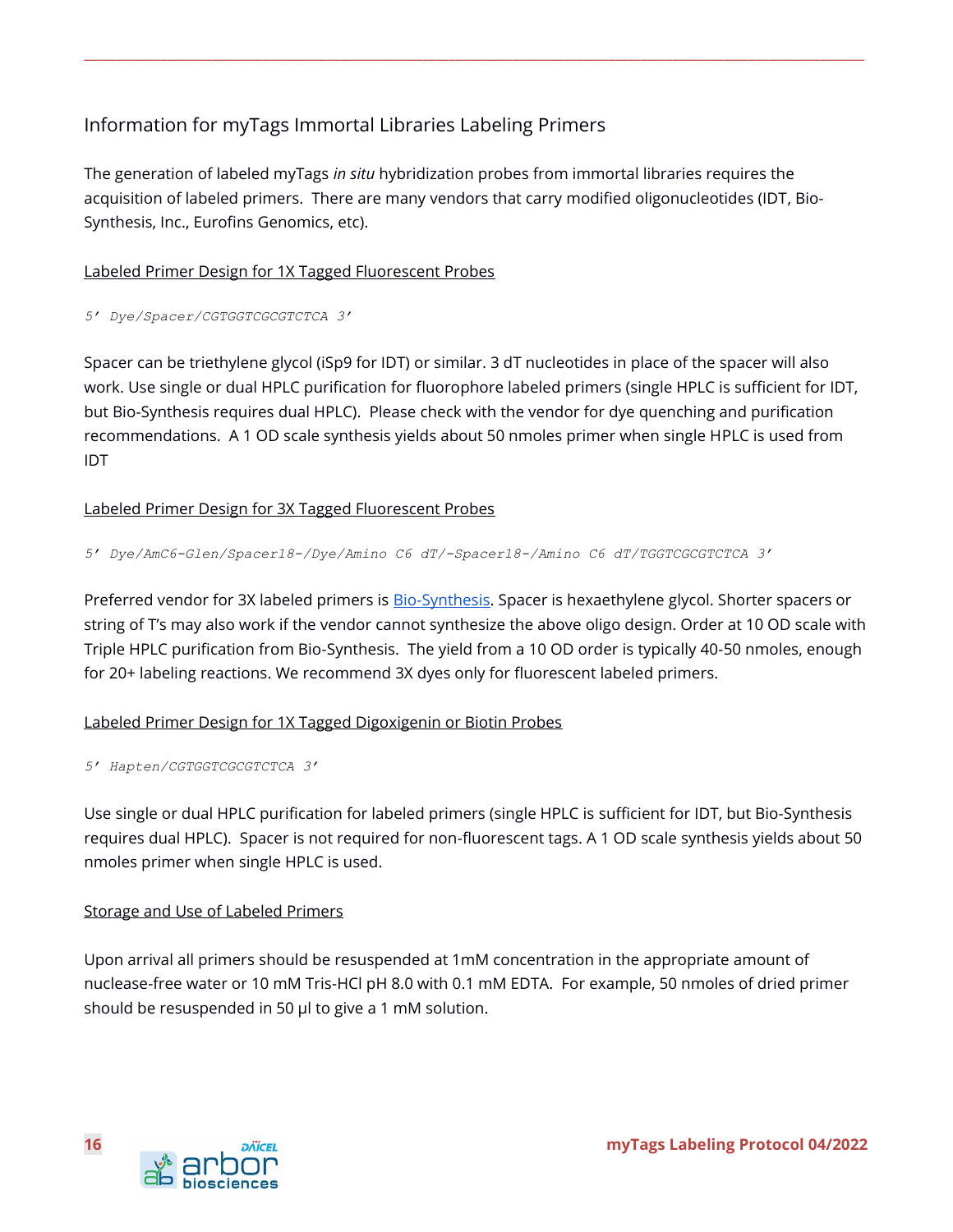# <span id="page-16-0"></span>Troubleshooting

- 1. Low RNA yield from transcription reaction. Generally, there are 3 reasons for this:
	- a. Low purity/integrity dsDNA template. Check 260/280 and 260/230 ratios on a Nanodrop or similar instrument. They should be in the ranges of 1.8-2 and 2-2.3 respectively. If these ratios are off, redo the PCR and possibly add an extra wash step to the dsDNA purification step. After all washes are complete, it can also help to do a final 3 min. spin.

- b. Expired or old T7 transcription kit, possibly with obvious precipitate in 10X buffer. First try to heat the 10X buffer to remove precipitate as mentioned in the protocol, then redo the transcription using the positive control in the kit. If this does not fix the problem, a new kit is the best solution.
- c. RNase in one or more of the components of the transcription reaction or in the reagents used to purify and elute the RNA. Components can be tested individually by incubation of a small volume with an RNA sample known to be RNase-free followed by an agarose gel analysis of each test. RNase containing reagents should be discarded and replaced.
- 2. Low ssDNA yield can be caused at different stages of the preparation.
	- a. Reverse transcription may be inefficient due to poor RNA quality or a compromised reverse transcription kit.
		- i. A260/280 and A260/230 values for RNA should be 2-2.2 and >2.2, respectively. Significant deviation from these values (generally lower) may indicate contamination of the RNA with ethanol or wash buffer reagents from the kit.
		- ii. Check 5X SSIV RT buffer for precipitate, vortex and heat at 37C until it is dissolved. Spin down any precipitate that cannot go into solution. If this does not help, it may be time to order a new kit.
		- iii. Be sure dNTPs and DTT are not expired. DTT should have a strong sulfur smell upon opening the tube. It should be stored at -20C and less than 6 months old.
		- iv. Confirm all components of the RT reaction are free of RNase.
	- b. Exonuclease I may have been ineffective (leftover primer) or incompletely inactivated (leading to ssDNA degradation). Test activity and effectiveness of heat inactivation by incubation of 200 ng of two different non-fluorescent oligos with or without Exo I as in the protocol, followed by EDTA addition and heat inactivation. Do a control without any oligo also. Heat inactivated reaction should no longer have active Exo I, mix 200 ng nonfluorescent oligo with a portion of the heat inactivated reaction that did not have any oligo in it originally. This test should not show any degradation of the newly added oligo, if it does the heat inactivation is ineffective. This may be remedied by extending the inactivation time at 80C from 20 to 30 minutes and/or confirming your thermocycler is reaching 80C. Oligo integrity can be analyzed on an agarose gel similar to that described in Part 4.
		- i. To be sure ssDNA is not degraded by Exo I, after addition of EDTA and mixing, reactions should be transferred immediately to a thermocycler block already at 80C.